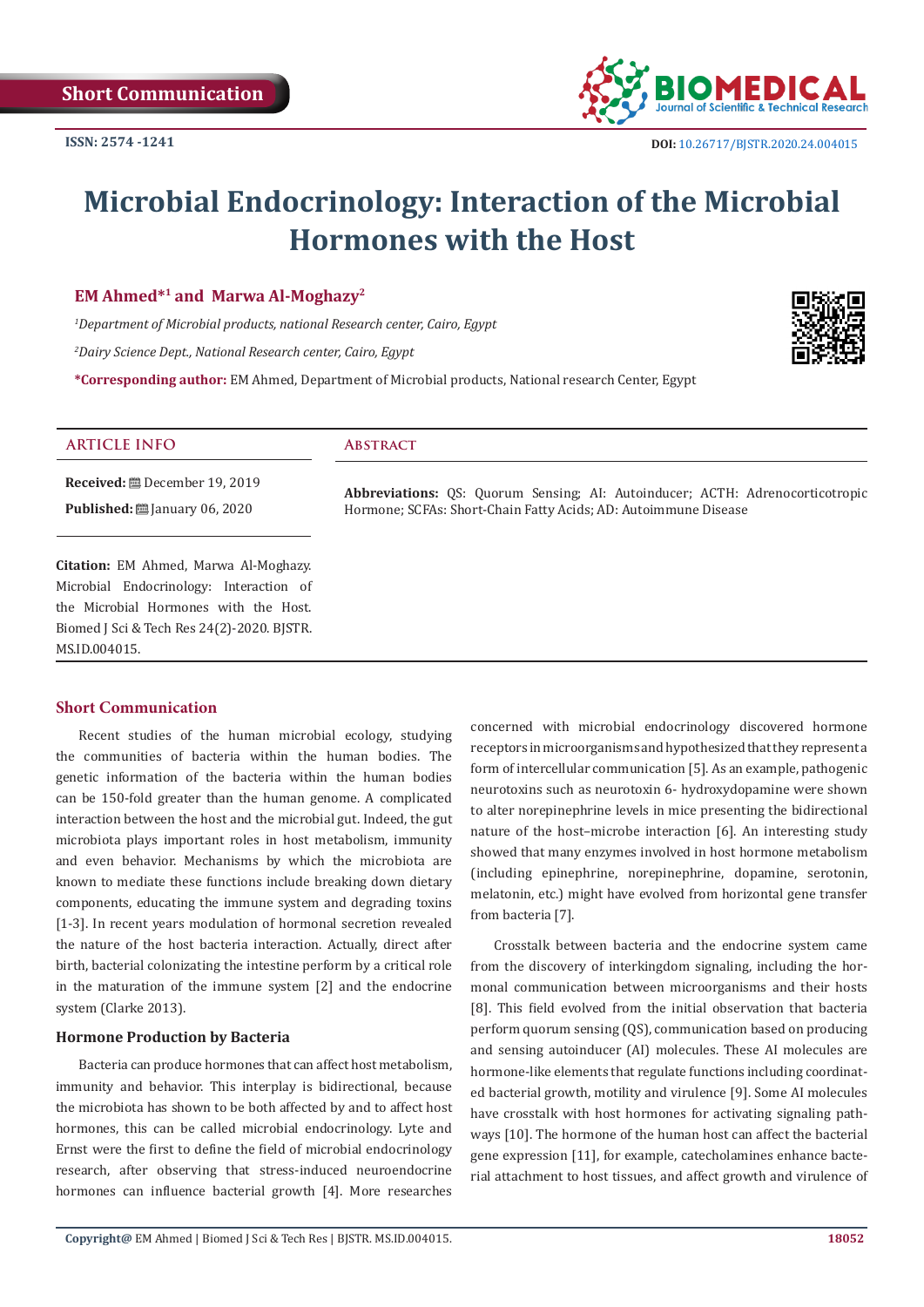bacteria [12,13]. In contrast, the human sex hormones estriol and estradiol decrease bacterial virulence by inhibiting QS [14].

**Neurohormones and Stress Hormones:** Neurohormones are secreted from neuroendocrine cells in response to a neuronal input. Although they are secreted into the blood for a systemic effect, they can also act as neurotransmitters. Modulation of behavior by the microbiota (such as anxiety in mice) is believed to occur through neurohormone precursors (e.g. serotonin, dopamine) (Lyte 2013). Gut bacteria can produce and respond to neurohormones such as serotonin, dopamine and norepinephrine (Roshchina 2010). Catecholamines can alter growth, motility, biofilm formation and/ or virulence of bacteria (Lyte 2003) [10-13]. The microbiota may help keep us calm and balanced by altering stress hormone levels. The mice have elevated plasma levels of the stress hormones corticosterone and adrenocorticotropic hormone (ACTH) in response to mild stress [15,16], increasing behaviors associated with anxiety and stress. ACTH affect the hypothalamic–pituitary– adrenal axis by further producing corticosteroids. Accordingly, two specific species, *L. helveticus* and *B. longum*, reduce levels of the stress hormone cortisol and anxiety-like behavior in both rats and healthy humans [17]. Furthermore, mice chronically treated with the probiotic *L. Rhamnosus* had lower levels of corticosterone and less depressive behavior in a forced swim test than controls [18].

**Pheromones and Sex Hormones:** Pheromones are hormones that play important roles in sexual recognition, attraction and mating behavior as well as aggression behavior and dominance. Pheromones are also termed ectohormones, chemicals secreted outside of the body of one individual and affect the behavior of others. Since four decades the effect of sex hormones on the bacteria has been reported . For instance, Prevotella intermedius takes up estradiol and progesterone, which enhance its growth [19]. The composition of the intetinal microbiota can be affected by the change in the nges in expression of the estrogen receptor, ER-β [20]. This interaction goes both ways, as several types of bacteria have also been implicated in steroid secretion or modification [21]. *Clostridium scindens* converts glucocorticoids to androgens, some male steroid hormones [21]. Adlercreutz et al. [22] reported that, use of antibiotic decreases the level of esterogen so intestinal bacteria play a role in estrogen metabolism. The levels of urinary estrogen and fecal microbiome richness, as well as presence of Clostridia, including non-Clostridiales, and three genera within the Ruminococcaceae suggested a kind of correlation.

**Feeding and Metabolism:** A classic role of the gut microbiota is in digesting a variety of carbohydrates and fermenting them into short-chain fatty acids (SCFAs). For example, subtherapeutic doses of antibiotics, which do not eliminate the gut microbial community but rather cause significant changes in its composition, lead to increased levels of SCFAs and to weight gain in mice [23]. This effect can extend to the levels of the glucose and the triglyceride.

#### **Immune System and Immune Responses**

Many evidences linked both hormones and the microbiome to immune responses under healthy conditions and autoimmune disease (AD). The intestinal microbiome has an impact on immune system development and differentiation. It is well known that the microbiome affect the initiation and progression of infectious diseases [24]. Th gut microbiota can send signals to stimulate the normal development of the immune system and the maturation of immune cells (Louis 2014). The gut bacteria stimulates the secretory IgA response that is involved in inactivating rotaviruses, competes Clostridium difficile colonization, and neutralizes cholera toxin [25]. There are many interconnections that the microbiome and hormones may affect the immune system through shared pathway. The immune and neuroendocrine systems share a common group of hormones and receptors. Glucocorticoids such as corticosterone and cortisol regulate inflammation levels and have effects both on the innate and adaptive immune responses [26].

# **References**

- 1. [Flint HJ, Scott KP, Louis P, Duncan SH \(2012\) The role of the gut microbiota](https://www.ncbi.nlm.nih.gov/pubmed/22945443) [in nutrition and health. Nat Rev Gastroentero 9\(10\): 577-589.](https://www.ncbi.nlm.nih.gov/pubmed/22945443)
- 2. [Elahi S, Ertelt JM, Kinder JM, Jiang TT, Zhang X, et al. \(2013\)](https://www.ncbi.nlm.nih.gov/pubmed/24196717) [Immunosuppressive CD71 +erythroid cells compromise neonatal host](https://www.ncbi.nlm.nih.gov/pubmed/24196717) [defence against infection. Nature 504\(7478\): 158-162.](https://www.ncbi.nlm.nih.gov/pubmed/24196717)
- 3. [Maurice CF, Haiser HJ, Turnbaugh PJ \(2013\) Xenobiotics shape the](https://www.ncbi.nlm.nih.gov/pubmed/23332745) [physiology and gene expression of the active human gutmicrobiome.](https://www.ncbi.nlm.nih.gov/pubmed/23332745) [Cell 152\(1-2\): 39-50.](https://www.ncbi.nlm.nih.gov/pubmed/23332745)
- 4. [Lyte M, Ernst S \(1992\) Catecholamine induced growth of gram negative](https://www.ncbi.nlm.nih.gov/pubmed/1731173) [bacteria. Life Sci 50\(3\): 203-212.](https://www.ncbi.nlm.nih.gov/pubmed/1731173)
- 5. [Lyte M \(1993\) The role ofmicrobial endocrinology in infectious disease.](https://www.ncbi.nlm.nih.gov/pubmed/8371072) [J Endocrinol 137\(3\): 343-345.](https://www.ncbi.nlm.nih.gov/pubmed/8371072)
- 6. [Lyte M, Bailey MT \(1997\) Neuroendocrine-bacterial interactions in a](https://www.ncbi.nlm.nih.gov/pubmed/9245571) [neurotoxin-induced model of trauma. J Surg Res 70\(2\): 195-201.](https://www.ncbi.nlm.nih.gov/pubmed/9245571)
- 7. [Iyer LM, Aravind L, Coon SL, Klein DC, Koonin EV \(2004\) Evolution of](https://www.ncbi.nlm.nih.gov/pubmed/15219393) [cell-cell signaling in animals: did late horizontal gene transfer from](https://www.ncbi.nlm.nih.gov/pubmed/15219393) [bacteria have a role? Trends Genet 20\(7\): 292-299.](https://www.ncbi.nlm.nih.gov/pubmed/15219393)
- 8. [Hughes DT, Sperandio V \(2008\) Inter-kingdom signalling: communication](https://www.ncbi.nlm.nih.gov/pubmed/18197168) [between bacteria and their hosts. Nat Rev Microbiol 6\(2\): 111-120.](https://www.ncbi.nlm.nih.gov/pubmed/18197168)
- 9. [Fuqua C, Winans SC, Greenberg EP \(1996\) Census and consensus](https://www.ncbi.nlm.nih.gov/pubmed/8905097) [in bacterial ecosystems: the LuxR-LuxI family of quorum-sensing](https://www.ncbi.nlm.nih.gov/pubmed/8905097) [transcriptional regulators. Annu Rev Microbiol 50: 727-751.](https://www.ncbi.nlm.nih.gov/pubmed/8905097)
- 10. [Karavolos MH, Spencer H, Bulmer DM, A Thompson, K Winzer, et al.](https://www.ncbi.nlm.nih.gov/pmc/articles/PMC2576261/) [\(2008\) Adrenaline modulatesthe global transcriptional profile of](https://www.ncbi.nlm.nih.gov/pmc/articles/PMC2576261/) [Salmonella revealing a role in the antimicrobial peptide and oxidative](https://www.ncbi.nlm.nih.gov/pmc/articles/PMC2576261/) [stress resistance responses. BMC Genomics 9: 458.](https://www.ncbi.nlm.nih.gov/pmc/articles/PMC2576261/)
- 11. [Sperandio V, Torres AG, Jarvis B, James P Nataro, James B Kaper \(2003\)](https://www.pnas.org/content/100/15/8951) [Bacteria-host communication: the language of hormones. P Natl Acad](https://www.pnas.org/content/100/15/8951) [Sci USA 100\(15\): 8951-8956.](https://www.pnas.org/content/100/15/8951)
- 12. [Freestone PP, Lyte M \(2008\) Microbial endocrinology: experimental](https://www.ncbi.nlm.nih.gov/pubmed/18485281) [design issues in the study of interkingdom signalling in infectious](https://www.ncbi.nlm.nih.gov/pubmed/18485281) [disease. Adv Appl Microbiol 64: 75-105.](https://www.ncbi.nlm.nih.gov/pubmed/18485281)
- 13. [Hegde M, Wood TK, Jayaraman A \(2009\) The neuroendocrine hormone](https://www.ncbi.nlm.nih.gov/pubmed/19517106) [norepinephrine increases Pseudomonas aeruginosa PA14 virulence](https://www.ncbi.nlm.nih.gov/pubmed/19517106) [through the las quorum-sensing pathway. Appl Microbiol Biot 84\(4\):](https://www.ncbi.nlm.nih.gov/pubmed/19517106) [763-776.](https://www.ncbi.nlm.nih.gov/pubmed/19517106)